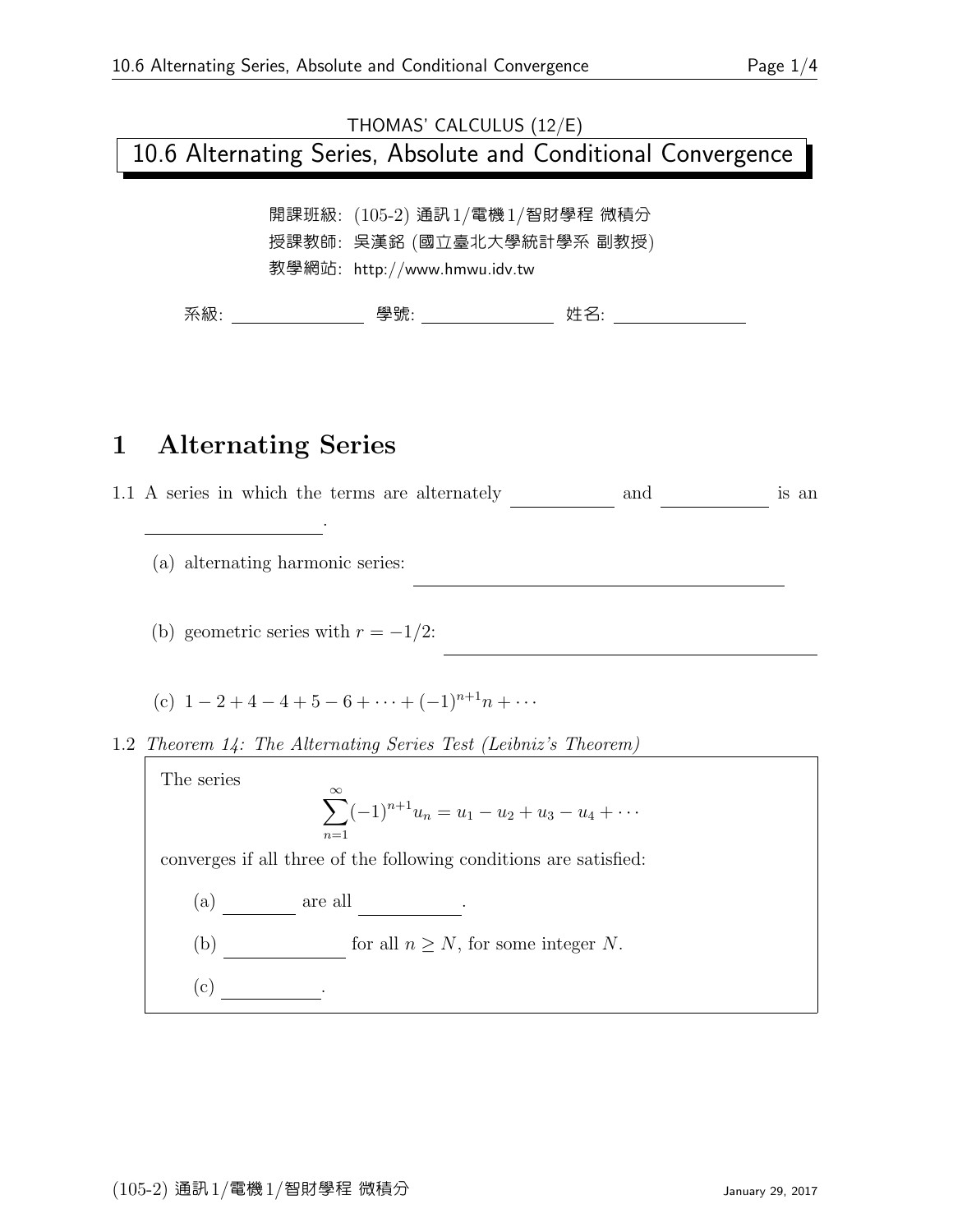Ex. 1 . . . . . . . . . . . . . . . . . . . . . . . . . . . . . . . . . . . . . . . . . . . . . . . . . . . . (example1, p569) Does the alternating harmonic series  $\sum_{n=1}^{\infty}$  $n=1$  $(-1)^{n+1}\frac{1}{n}$ n  $= 1 - \frac{1}{2}$ 2  $+$ 1 3  $-\frac{1}{4}$ 4  $+ \cdots$  converge? sol:

### 2 Absolute and Conditional Convergence

#### 2.1 Definitions: Absolutely Convergent

A series (is entitled) if the corresponding series of absolute values,

#### 2.2 Definitions: Conditionally Convergent

A series that converges but does not converge absolutely converges conditionally .

- 2.3 The geometric series  $1-\frac{1}{2}$ 2  $+$ 1 4  $-\frac{1}{2}$  $\frac{1}{8} + \cdots$  converges \_\_\_\_\_\_\_\_\_\_\_\_\_\_\_\_\_\_ because converges.
- 2.4 The alternating hramonic series does not converge absolutely. It converges
- 2.5 Theorem 16: The Absolute Convergence Test T£ converges, then energes. non-next converges. Ex. 2 . . . . . . . . . . . . . . . . . . . . . . . . . . . . . . . . . . . . . . . . . . . . . . . . . . . . (example4, p571)
	- (a) Does  $\sum_{n=1}^{\infty}$  $n=1$  $(-1)^{n+1}\frac{1}{a}$  $\frac{1}{n^2}$  converge absolutely?

2

4

8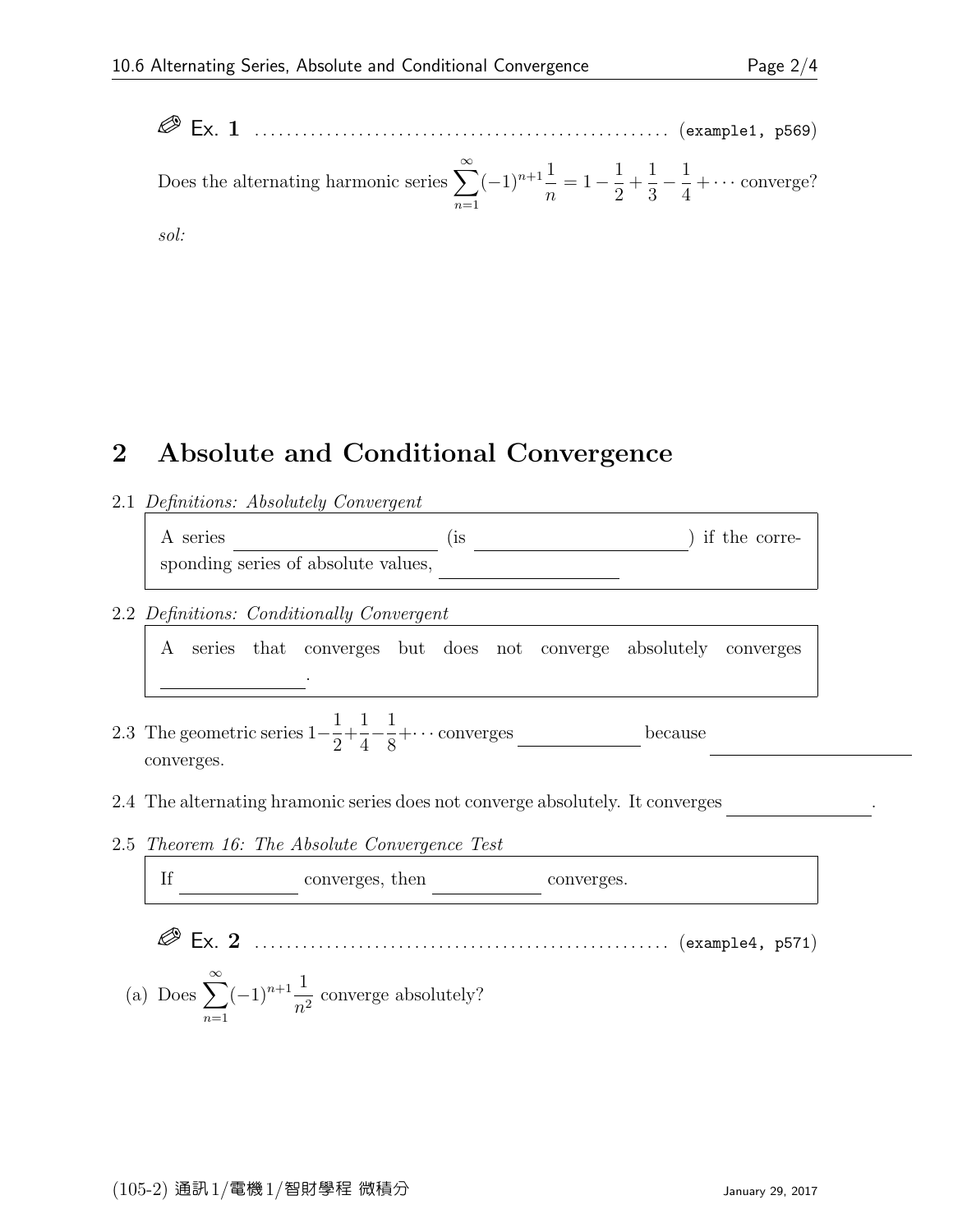- (b) Does  $\sum_{n=1}^{\infty}$  $n=1$  $\sin n$  $\frac{n^2}{n^2}$  converge absolutely?
	- Ex. 3 . . . . . . . . . . . . . . . . . . . . . . . . . . . . . . . . . . . . . . . . . . . . . . . . . . . . (example5, p571)

Determine the convergence (absolutely convergence, conditionally convergence) of the alternating *p*-series:  $\sum_{n=1}^{\infty}$  $n=1$  $(-1)^{n-1}$  $rac{1}{n^p}$ .

sol:

## 3 Summary of Tests for Convergence and Divergence of Series

| 3.1 The <i>nth</i> -Term Test:       |  |
|--------------------------------------|--|
| 3.2 Geometric series:                |  |
| 3.3 $p$ -series:                     |  |
| 3.4 Series with nonnegative terms:   |  |
| <b>Try</b>                           |  |
| Try                                  |  |
| 3.5 Series with some negative terms: |  |
| 3.6 Alternating series:              |  |